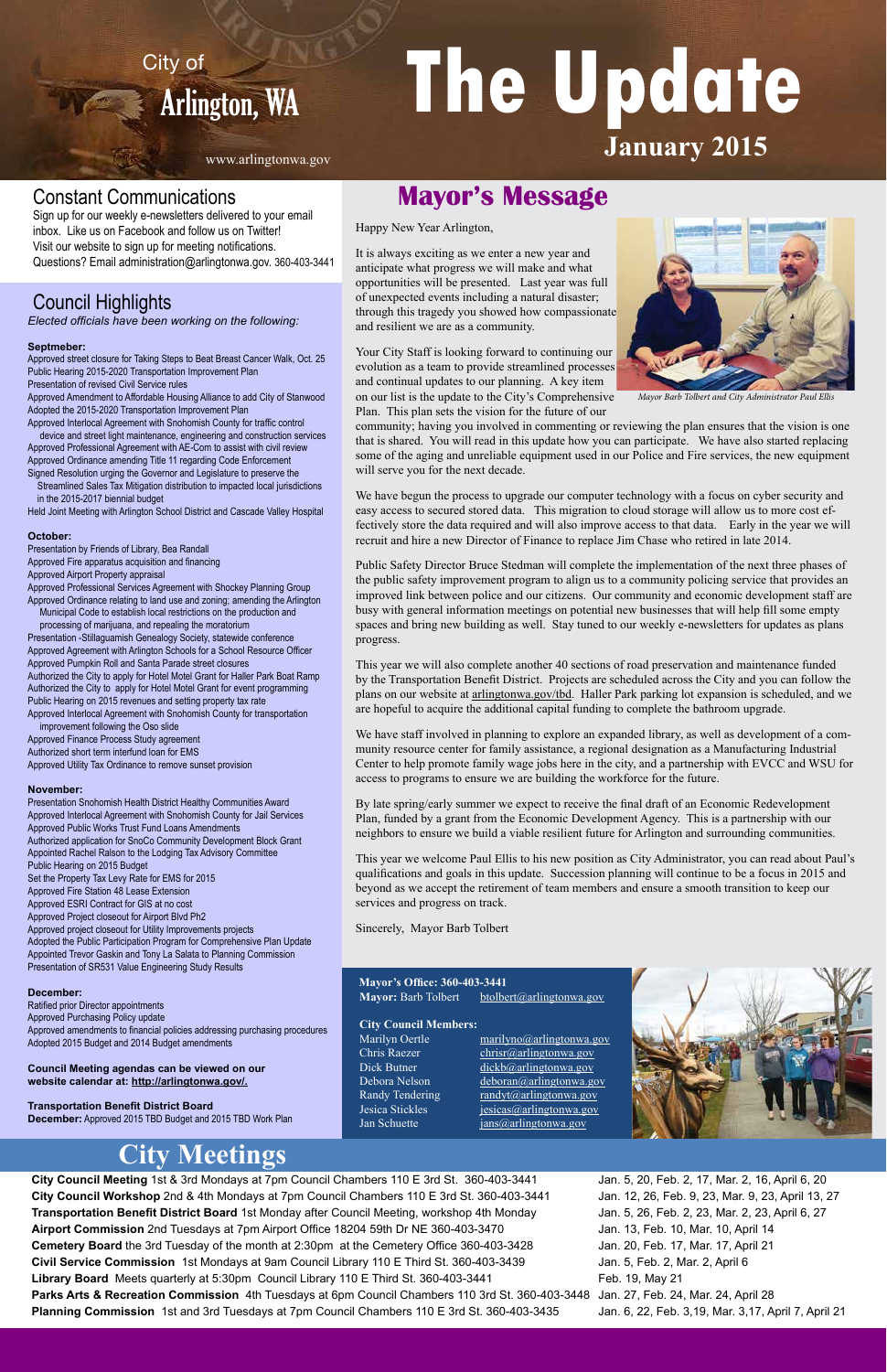### **Seeking Volunteers for Boards and Commissions**

## **Meet the City Administrator**

For about 25 years (nobody can remember the year we started!) the Arlington Fire Department has been escorting Santa on a decorated fire engine through Arlington neighborhoods collecting food donations, handing out candy canes and spreading holiday cheer. Alerted of Santa's arrival by the sounds of sirens, air horns and Christmas music residents of Arlington meet Santa and his helpers at the curb with bags, boxes and monetary donations for the Arlington Food Bank.

The event is the largest annual collection for the Arlington Food Bank. After a 10-day run, the crew collected 7,418 pounds of food and \$1,759. The event is organized by the Fire Deparment Staff, and volunteers from their families, city employees and citizens participate during the neighborhood runs. The costs incurred are covered by the two fire department employee organizations and donations. We would like to give a special thanks to Jennifer Egger & Cascade Valley Hospital for their continued support, Arlington Walmart for the discounted price on 4,000 candy canes, and the community for the amazing support of this event!

Through the City's boards and commissions, citizens can provide input on the policies that shape their city government and city. There are currently seven boards and commissions that advise the Mayor and City Council on an array of issues- Planning Commission, Airport Commission, Civil Service Commission, Library Board, Park Arts and Recreation Commission, Tree Board, and Cemetery Board. Typical duties of volunteers on boards and commissions include providing expertise, advocating, receiving public concerns, and establishing and reviewing policies and regulations.

Board and Commission members must be residents of the City of Arlington or reside inside the City's urban growth area. Being on a board or commission requires attending monthly, bimonthly or quarterly meetings.The City is currently accepting applications for all positions, so that we have qualified applicants when seats become available. To find out more about a specific board or commission, please visit our website at www.arlingtonwa.gov/commissions. Board and commission meetings are open to the public, potential applicants are encouraged to sit in on meetings. Meeting dates, times and locations vary, and are posted on the city website calendar. For more information, please call 360-430-3441.

### **AFD Santa Run Food Drive Results**

The City of Arlington recently instituted a central purchasing program aimed at procuring goods and services that will provide the best value for the City while helping to ensure efficiency and integrity in the process. This new program was implemented as a result from recommendations made by the State Auditor's Office to tighten purchasing and contracting procedures and training. With this recommendation, the City determined that it was in the City's best interest to have one staff member fully versed in state and local laws regarding purchasing and contracting for goods and services.

Kurt Patterson was assigned to the full time Central Purchasing Coordinator position in 2013. Kurt is tasked with saving the City and its taxpayers money not only by finding

the "best deal" on goods and services, but also by saving City staff time by performing these tasks for them, allowing them to focus on their essential job duties. He is also charged with ensuring that the City is in full compliance with state and local purchasing and contracting laws, which can be extremely complex and varied.

Kurt has several tools at his disposal to assist in this process. They range from purchasing cooperatives like KCDA and HGAC-Buy, to State bid contracts that can be "piggybacked" on to save the time and expense of conducting bid processes while still meeting the requirements of state bid laws. These tools have been utilized to purchase everything from simple office supplies to squad cars and fire apparatus. Savings of over \$7,000 has been realized on office supplies, office furniture, tires, batteries, HVAC parts, flares and bollards for use at the airport in just the first six months of 2014.

In addition, Kurt also disposes of surplus vehicles and equipment to bring the largest return possible. This year almost \$27,000 was returned to the City budget by the sale of surplus cars, trucks and miscellaneous equipment.

In the short time the Central Purchasing Program has been in place it has proven to be a benefit to the City and will become more valuable as more opportunities for savings are taken advantage of.

#### **City utilizes central purchasing program to reduce costs and help assure compliance with laws**

With the December 31, 2014 retirement of City Administrator, Allen Johnson, the Mayor, in accordance with AMC 2.06.020, recommended the appointment of Paul Ellis to fill that position beginning January 1, 2015. His appointment and contract were approved by the City Council on December 15, 2014.

Paul has been with the city for 11 years managing Capital Projects, Economic and Community Development as part of the city's executive management team. Prior to his move to the City of Arlington in 2003, he managed his own private business for 18 years. Paul moved his family to Arlington shortly after joining the City and has raised four daughters here.

He recently received the Credentialed Manager designation from ICMA, the International City/County Management Association. He is one of over 1,300 local government management professionals currently credentialed in the 27 countries represented by ICMA. Washington State currently has 25 managers credentialed.

Paul's immediate goals for the first six months as the new City Administrator are to:

• Complete the Activity-Based Budget Process and add strategic long and short-term goals. The City Council retreat will be held in the spring instead of fall this year to set strategic goals for the city and incorporate those changes in the budget. Reviewing the city's direction a few months earlier will allow us to be more nimble as we guide the city through changes in the market conditions and continue to improve our financial position.

• Conclude negotiations on three labor contracts. The City has three labor contracts renewing this year. The negotiations team will be meeting with labor groups over the next couple of months to develop the new contracts.

• Establish effective communication between management and City Council. Meet with City Council and the Management Team individually and as a group to discuss ways to improve the flow of information. City Council has an extraordinary amount of information to review and keep current on. The goal is to be sure the Council are receiving the correct amount of detail to make informed decisions about the direction of the city.

• Create a Senior Management and Directors Team for improved problem solving.

• Update policies, procedures and performance appraisals for Human Resources. Many of our human resource policies need to be updated and aligned with the current industry standards. This is an opportune time to look at all personnel policies and bring them up to standards.

• Hire a new Finance Director with strong financial analysis skills. Jim Chase served as Finance Director until his retirement in September of 2014. This position has a key role in the Management Team. We will be looking for a candidate with strong financial analysis skills that will guide our long-range financial projections.

• Institute a process for collaborative service delivery between line departments. The Activity- Based Budgeting also helps identify new ways to create collaboration in service delivery. In a process similar to lean manufacturing, we will look at the services we provide, how we provide them, and whether there are more cost-effective ways to deliver these services.

The City of Arlington has established a Public Participation Program to help citizens and other interested parties understand, follow, and participate in the periodic update of the City's Comprehensive Plan. The Public Participation Program explains what a comprehensive plan is, the City's approach to updating the plan, how citizens can become involved, and the projected timeline for completing the update.

Becoming involved in the comprehensive planning process is an opportunity for you to voice your thoughts, opinions, and desires on how you wish to see your community develop over time. Perhaps you are passionate about the preservation and enhancement of existing community assets such as parks, trails, and recreational opportunities. Maybe you are concerned about transportation and the condition of city roads. Or, maybe you desire to see more affordable housing within the City. Whatever your concerns, passions, and desires are regarding the City's future growth and development, the comprehensive planning processes is the time for you to help shape your city's future.

Because the City relies on its comprehensive plan to set the direction for the City's future, your contribution to those plans helps the City ensure it is growing in a way that meets the needs and expectations of its residents. Without input from the community, your City government is left to assume how its residents want the City to grow and develop.

Learn how to become involved today!

Visit www.arlingtonwa.gov/complan. This webpage will be constantly updated with new information and links to draft documents so you can easily access, review, and provide the City with your feedback. Meeting notices will also be made available.

#### **PARKS & RECREATION SURVEY**

We would like your input as we update our Parks and Recreation Master Plan. Please take a few minutes to complete a survey at www.arlingtonwa.gov/recreationsurvey. Copies are also available at City Hall.

#### **2015 Comprehensive Plan Update-Public Participation**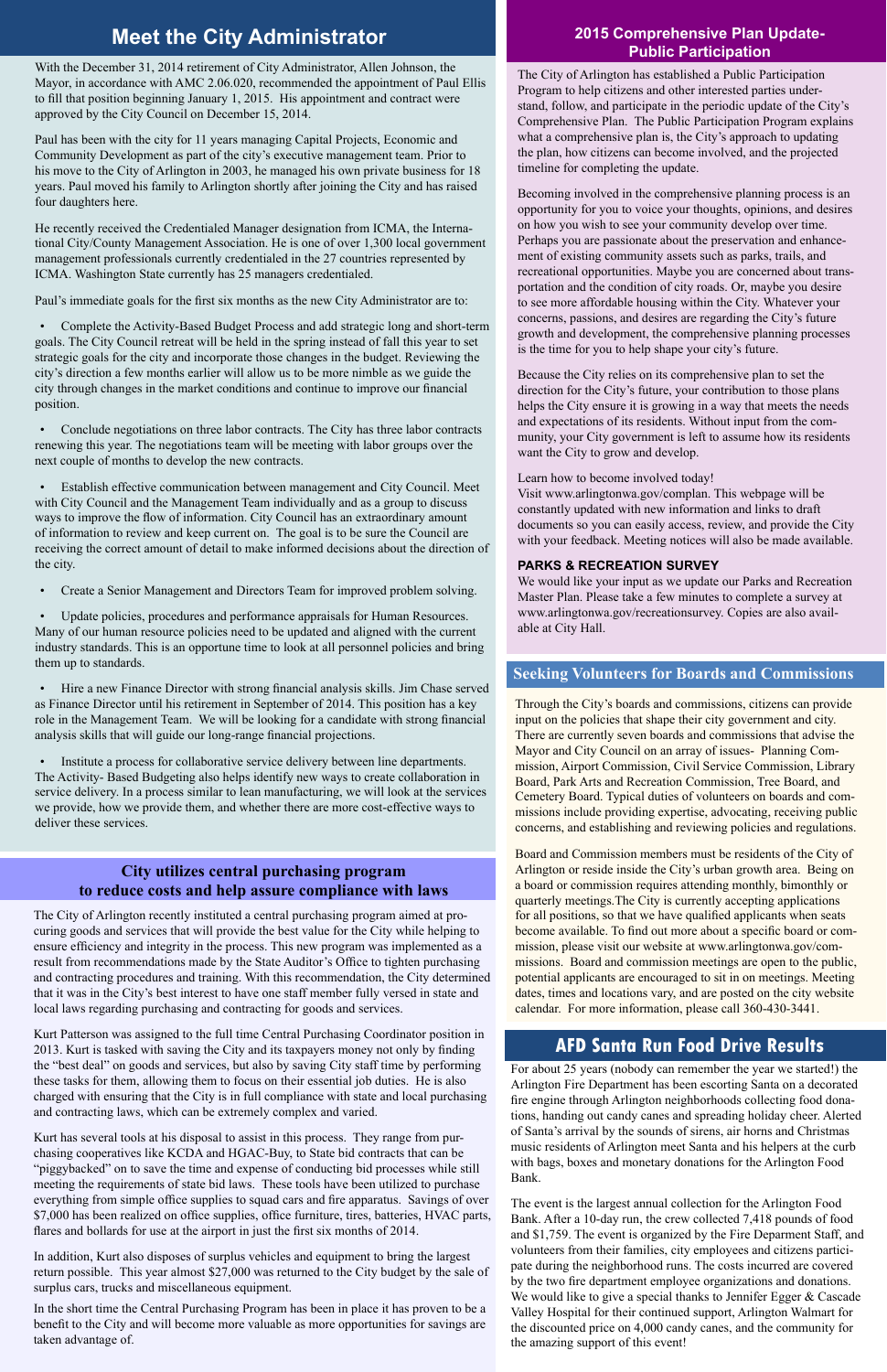Last summer, the Arlington Police Department launched a new approach to fight crime in Arlington. The Arlington Crime Prevention League's "All In Campaign" five pronged approach is designed to take "Community Policing" to the highest level. The five prongs included the City Council, Police Department, City Employees, Citizens, and businesses. A few of the highlights of the program include: (1) In June, the City Council passed important ordinances to deal with aggressive panhandling, illegal camping,



and smoking in our parks; (2) The Police Department implemented three key strategies including the opening of their Smokey Point Sub-Station in a high crime area to ensure visibility and to improve response times, deploying a two person PROACT team to specifically attack identified crime problems and to go after top offenders, and conducting over 20 crime prevention community meetings; (3) City Employees were trained in crime prevention and observation skills; (4) Citizens took the pledge to be a part of the community crime prevention team and to call 911 if they see something suspicious; and (5) Businesses agreed to be part of the community policing effort and to call 911 if they catch someone stealing.

We have realized some successes in all of our efforts but still have a ways to go. So what's next? We will be continuing our efforts with all of the above team members in addition to launching a new pilot program. That program is the "Neighborhood Liaison" program, where we match up a police officer and a firefighter to different neighborhoods within the community. The purpose is to improve the connection the Police and Fire Departments have to our customers by providing an individual for that neighborhood to communicate with for non-emergency type issues. Personnel will be reaching out to neighborhoods in the near future. If you have not been contacted, please feel free to call 360-403-3614 for more information.

#### **From the Desk of School Resource Officer Ambrose**

### **Police and Fire Departments look to 2015 for much needed equipment replacements**

#### Arlington's Crime Prevention League's "All In" Campaign Update

For the past few years, to meet budget the City postponed the replacement of its rolling stock for both the Police and Fire Departments. By 2014, many of these vehicles were in desperate need of replacement. The majority of our police cars had over 100,000 miles and fire equipment was pushing twenty years of service. All of our rolling stock were crushing our repair budgets, with expensive repairs and extended periods of time where the vehicles were not available for use.

This past April, Arlington voters supported a levy lid lift of 58 cents per thousand assesesd value that would be used in part to correct this situation. These new monies are now correcting this immediate situation by providing us new equipment in 2015, and also allow the City to fund a long-term apparatus/equipment replacement plan for the future. The Police Department received four new police cars in late 2014 and will receive four additional new vehicles in 2015. The Fire Department has just recently awarded the contracts for construction of a new fire ladder truck and a fire engine to Rosenbauer International, with an anticipated October 2015 delivery date. These new pieces of rolling stock have already reduced our repair budgets, saving you money. Stay tuned for updates as our new equipment comes on board!



My first four months as the newly assigned School Resource Officer have been simply amazing. My primary focus during this assignment is to ensure the safety of students, staff, parents and any other person that is at our schools. I want each school to be a safe learning environment and working in coordination with the Arlington School District, I believe we can achieve this goal. My office is at Arlington High School, where the sense of school pride and energy from students, staff and parents is almost indescribable. It is infectious and I find myself looking forward to coming to work every day to be in such a positive, high energy environment.

While my office may be at Arlington High School, I have found myself visiting each school within the Arlington School District to put faces to names and to begin addressing individual issues that each school may have with school safety and law enforcement. It has been a very busy four months. It became very clear to me within the first day, how important this job is. I have diligently worked on building relationships with both staff and students. I had the great opportunity to teach search and seizure laws to some of the high school students, which truly helped me to get to know them on an individual level. I have a student who I am currently mentoring to help complete her senior project. I attend dances, school football games, parades and assemblies, and spend as much time as I can in the lunchroom during lunchtime, as well as patrolling the school halls and grounds. My goal is to spend time at every building once a month to help better build a relationship with each school.

Some additional issues we have been working on include traffic safety at all of our schools throughout the day and during evening activities to ensure that our children safely return home every day. Detective Sergeant Dan Cone and I have met with various resources that have provided up to date information about drug awareness at the middle and high schools. We have been making progress on looking at alternatives to present drug information and also possibly implementing an entirely new drug education program in the coming months. We are still actively working to determine the best direction for the drug education program. Stay tuned!

In light of the recent tragic events that occurred at Marysville Pilchuck High School, Arlington Public Schools and the Arlington Police Department are reviewing our safety protocols to ensure they are both up to date and effective for our schools. In addition, we have held safety assemblies for the students and staff to educate them on appropriate ways to respond to threats occurring at school. During these assemblies the focus has been on empowering students and staff to make the best decision based on the situation occurring. As a result of reviews of the Marysville Pilchuck shooting, new safety protocols may be developed and recommended. As the year progresses, we will monitor the reviews and assess whether changes to our protocols and training are necessary.

I have truly enjoyed my first 4 months as the City's

School Resource Officer look forward to a great 4 years!



Two years ago, Mayor Tolbert formed an Arlington Visioning Committee with the task of mobilizing efforts to build a healthy and vibrant community. Community visioning is an opportunity for leaders and members of the community to come together and work as a team.

Arlington has been praised as a great town to live in, whether you are just starting out in life, raising a family or fulfilling the empty nest years. However, like many other towns across our state, Arlington is not without challenges. In the last few years, several grassroots efforts have launched to provide support to the homeless, fight against crime, build awareness with youth to prevent risky behavior, and promote school-to-work and career readiness. Then, nine months ago, tragedy struck with the Oso mudslide. Our communities were ravished with grief, yet the heart of our communities rose above it all, radiating resiliency and gathering together to help others who needed it most.

Through these challenges and many other challenges along the way, a common bond has emerged. The citizens of our city are caring, compassionate and very generous. The outpouring of support has been a dominant force. At the same time, a great need has also been unveiled – the need for a centralized location to house information, share resources and mobilize support. As our city continues to grow, we are in great need to expand efforts and ensure that our citizens are safe, healthy and flourishing.

This is where the Arlington Visioning Committee comes in. The regular meetings include a diverse group of citizens across many sectors, such as banking, business, local government agencies, non-profits, school district personnel, churches, and citizens of Arlington. This committee was fortunate to be led by, Barbara Davis, Vice President of Impact and Community Investment, at United Way of Snohomish County. At the Nov 12th meeting, a decision was finalized to develop an Arlington Community Resource Center. The committee agreed on a lead agency, Lutheran Community Services Northwest, to launch the effort.

The Arlington Community Resource Center will open in a temporary location at the Stillaguamish Senior Center in Spring 2015. Members of the Visioning Committee will form an advisory board to advocate for funding and programs that will benefit the citizens of Arlington.

#### **Arlington Community Resource Center Update**